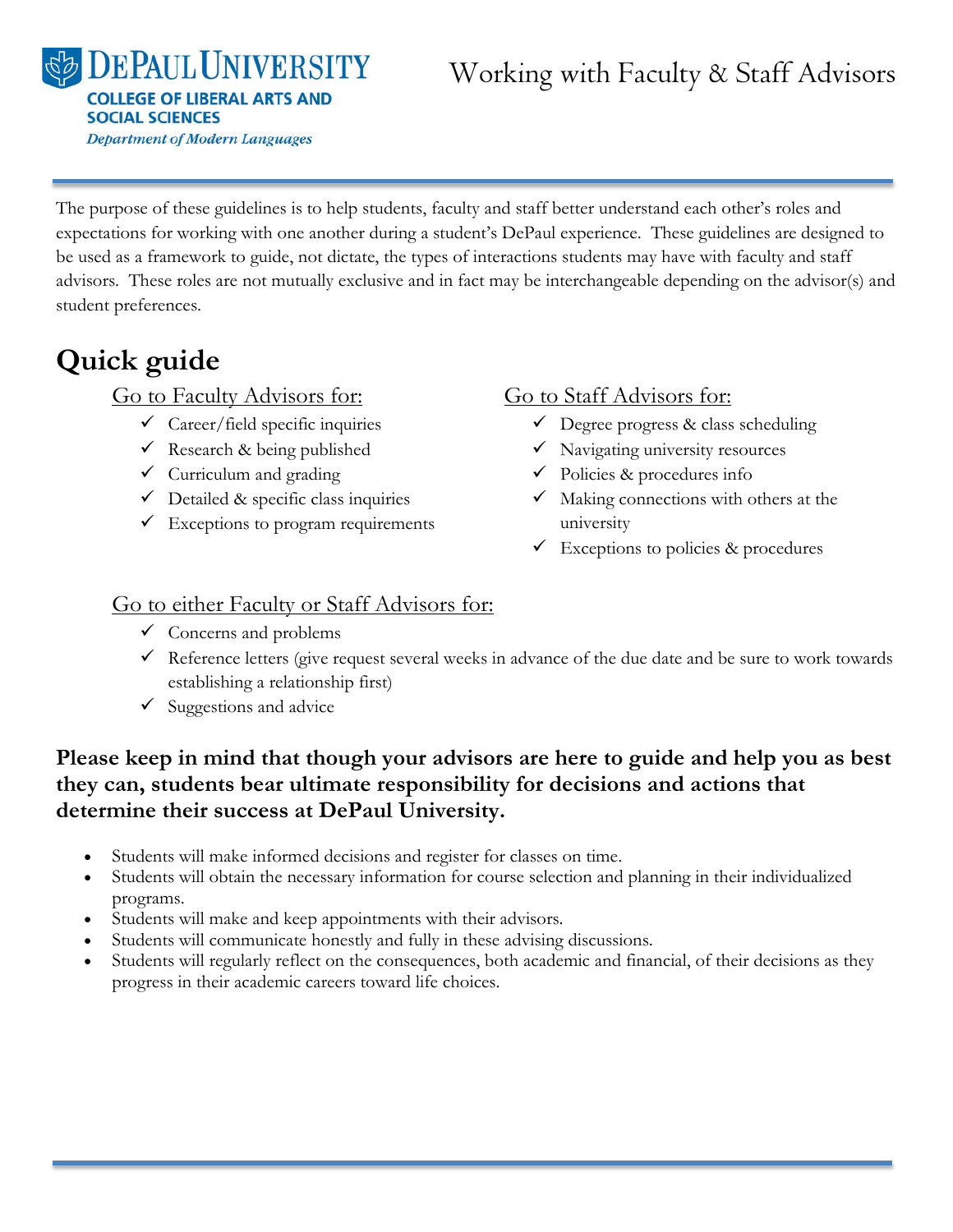**EPAUL UNIVERSITY COLLEGE OF LIBERAL ARTS AND SOCIAL SCIENCES Department of Modern Languages** 

# **Faculty Advisors:** In general, assist at a more macro level

#### **Prepare students for success in their chosen field and career, by:**

- serving as intellectual and professional mentors to their students;
- ˖ facilitating the process for more advanced students to engage in research;
- ˖ enabling the growth and future scholarship of students in their chosen discipline(s) through regular, thorough and constructive feedback regarding their academic prowess;
- ˖ coordinating professional development opportunities in the field where applicable;
- ˖ informing students of the various professional organizations related to their discipline;
- ˖ connecting students with other professionals, students and alumni in their discipline in order to further enhance student networks within their discipline;
- ˖ providing constructive feedback to students regarding their conduct and how they are perceived, as it relates to their professional reputation;
- ˖ guiding students through difficult situations and/or conversations related to their academic or professional careers.
- ˖ communicating both praise for academic/professional achievements and concerns related to academic progress, personal and professional wellbeing.

#### **Provide career guidance to their students, by:**

- ˖ keeping students informed of the employment opportunities to which faculty are alerted;
- ˖ helping students strategize how they may best spend their time at DePaul in a manner which will enable them to maximize future employment opportunities;
- ˖ notifying students of alumni activities and career progression where applicable;
- sharing information regarding possible career options with students.

# **Support student understanding of their program requirements and the program curriculum, by:**

- ˖ clarifying the rationale, background and, where applicable, the research behind the content and prerequisites in place for courses;
- ˖ encouraging student inquiry and growth in enterprise;
- ˖ empowering students to take ownership of their education;
- ˖ directing students to online resources such as the Degree Progress Report (DPR), course catalog and student handbook.